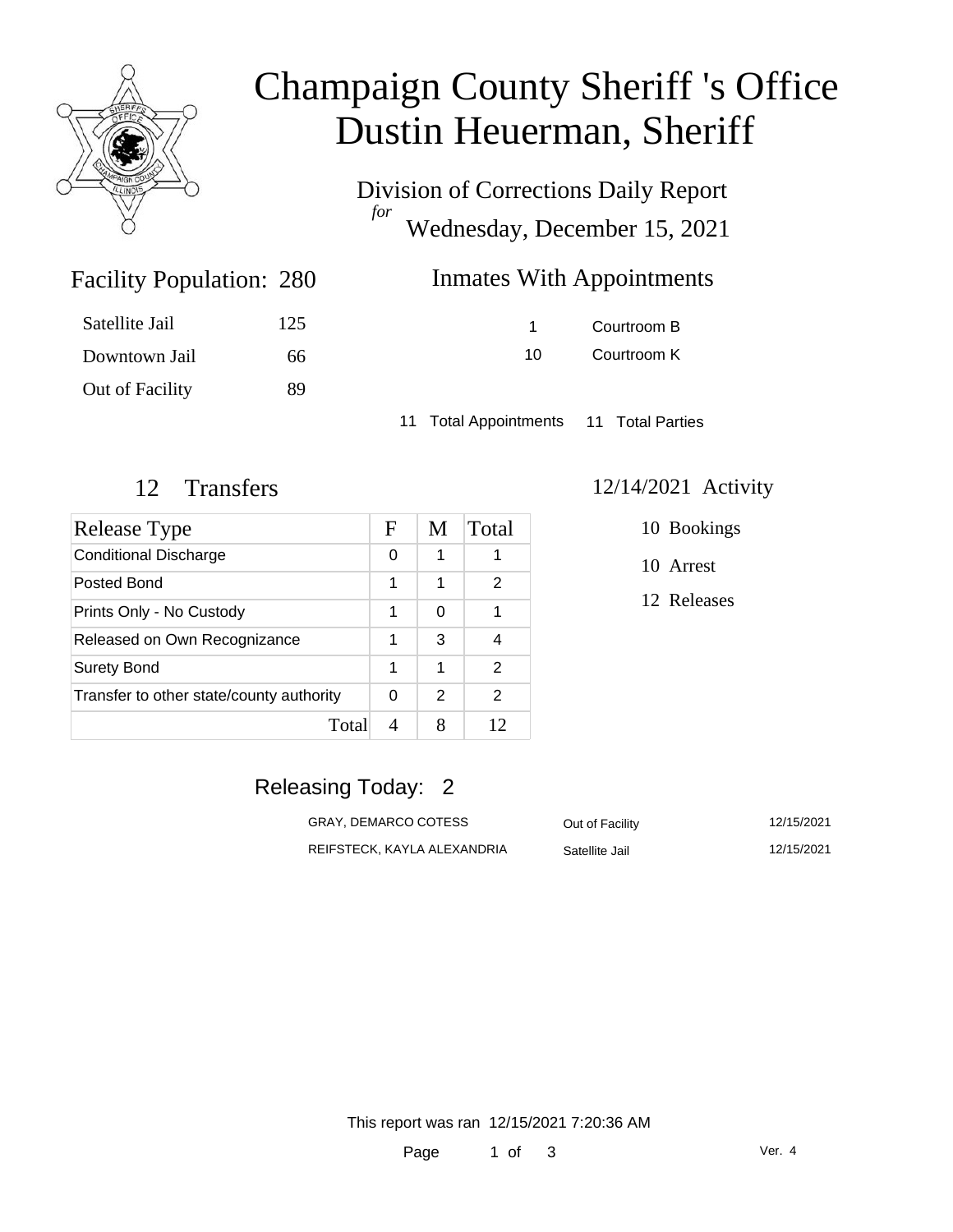

# Champaign County Sheriff 's Office Dustin Heuerman, Sheriff

Division of Corrections Daily Report *for* Wednesday, December 15, 2021

Custody Status Count

Civil Pre-Trial 1

Electronic Home Dentention 20

Felony Arraignment 9

Felony Other 5

Felony Pre-Sentence 7

Felony Pre-Trial 189

Felony Pre-Trial DUI 4

Felony Sentenced CCSO 5

Felony Sentenced IDOC 25

Hold Other 2

Hold Sentenced CCCC 1

- Hold Sentenced IDOC 1
- Misdemeanor Arraignment 2
	- Misdemeanor Other 1
	- Misdemeanor Pre-Trial 1
- Misdemeanor Sentenced CCSO 1
	- Petition to Revoke 2
	- Remanded to DHS 3
	- Traffic Arraignment 1
		- Total 280